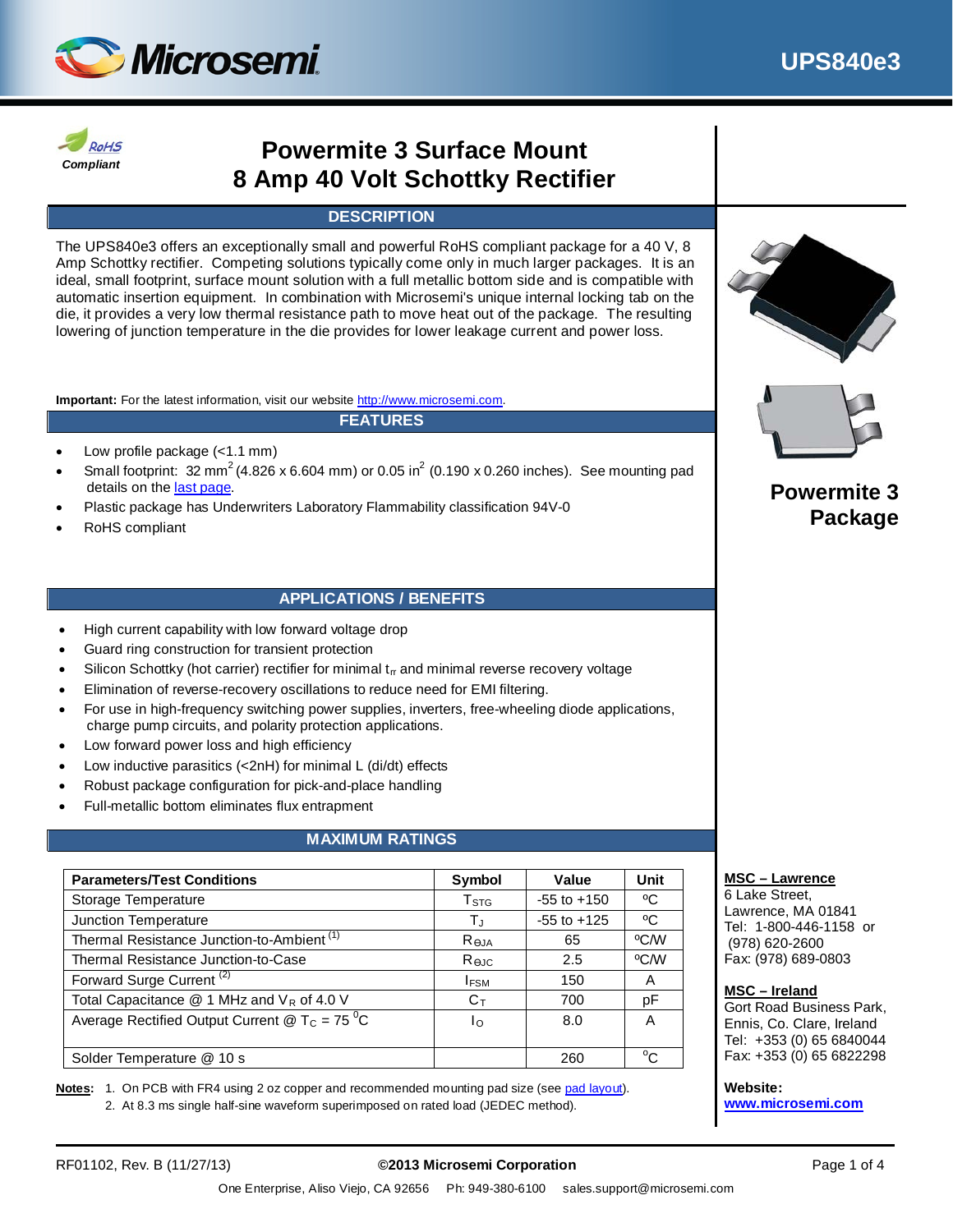

### **MECHANICAL and PACKAGING**

- CASE: Molded epoxy package meets UL94V-0
- TERMINALS: Copper with annealed matte-tin plating for RoHS compliance. Solderable per MIL-STD-750 method 2026. (Consult factory for tin-lead plating).
- MARKING: Body marked with "S840•" (dot indicates RoHS compliance)
- POLARITY: Two-leads on side are internally connected together for anode and bottom side is the cathode.
- TAPE & REEL option: Packaging per EIA-481-2 with 16 mm tape. Consult factory for quantities.
- WEIGHT: Approximately 0.072 grams
- See [Package Dimensions](#page-3-1) on last page.

#### **PART NOMENCLATURE**



| <b>SYMBOLS &amp; DEFINITIONS</b> |                                                                                                                                                                                                   |  |  |
|----------------------------------|---------------------------------------------------------------------------------------------------------------------------------------------------------------------------------------------------|--|--|
| Symbol                           | <b>Definition</b>                                                                                                                                                                                 |  |  |
| $C_{\text{T}}$                   | Total Capacitance: The total small signal capacitance between the diode terminals of a complete device.                                                                                           |  |  |
| ΙF.                              | Forward Current: The forward current dc value, no alternating component.                                                                                                                          |  |  |
| <b>IFSM</b>                      | Maximum Forward Surge Current: The forward current, surge peak or rated forward surge current.                                                                                                    |  |  |
| Ιo                               | Average Rectified Output Current: The output current averaged over a full cycle with a 50 Hz or 60 Hz sine-wave input<br>and a 180 degree conduction angle.                                       |  |  |
| IR.                              | Reverse Current: The maximum reverse (leakage) current that will flow at the specified voltage and temperature.                                                                                   |  |  |
| VF                               | Maximum Forward Voltage: The maximum forward voltage the device will exhibit at a specified current.                                                                                              |  |  |
| $V_{R}$                          | Reverse Voltage: The reverse voltage dc value, no alternating component.                                                                                                                          |  |  |
| <b>V</b> <sub>RRM</sub>          | Repetitive Peak Reverse Voltage: The peak reverse voltage including all repetitive transient voltages but excluding all<br>non-repetitive transient voltages.                                     |  |  |
| <b>V</b> <sub>RWM</sub>          | Working Peak Reverse Voltage: The maximum peak voltage that can be applied over the operating temperature range<br>excluding all transient voltages (ref JESD282-B). Also sometimes known as PIV. |  |  |

#### **ELECTRICAL CHARACTERISTICS**

| Part            | Working<br>Peak<br>Reverse                | <b>Maximum</b><br><b>RMS</b><br>Voltage | <b>Maximum</b><br>Peak<br><b>Repetitive</b> | <b>Maximum Forward</b><br><b>Voltage</b><br>(Note 1) |                | <b>Maximum</b><br><b>Reverse Current</b><br>$I_R \otimes V_{RWM}$ | <b>Maximum</b><br><b>Voltage Rate of</b><br>Change |           |
|-----------------|-------------------------------------------|-----------------------------------------|---------------------------------------------|------------------------------------------------------|----------------|-------------------------------------------------------------------|----------------------------------------------------|-----------|
| <b>Number</b>   | <b>Voltage</b><br><b>V</b> <sub>RWM</sub> | <b>V</b> <sub>RMS</sub>                 | Voltage<br><b>V</b> <sub>RRM</sub>          | $V_F @$<br>3 A                                       | $V_F @$<br>8 A | $V_F @$<br>10 A                                                   |                                                    | dV/dt     |
|                 | <b>Volts</b>                              | <b>Volts</b>                            | <b>Volts</b>                                | <b>Volts</b>                                         | <b>Volts</b>   | Volts                                                             | mA                                                 | $V/\mu s$ |
| <b>UPS840e3</b> | 40                                        | 28                                      | 40                                          | 0.39                                                 | 0.45           | 0.49                                                              | 0.5                                                | 1000      |

**NOTES:** (1) Pulse test, 1% duty cycle.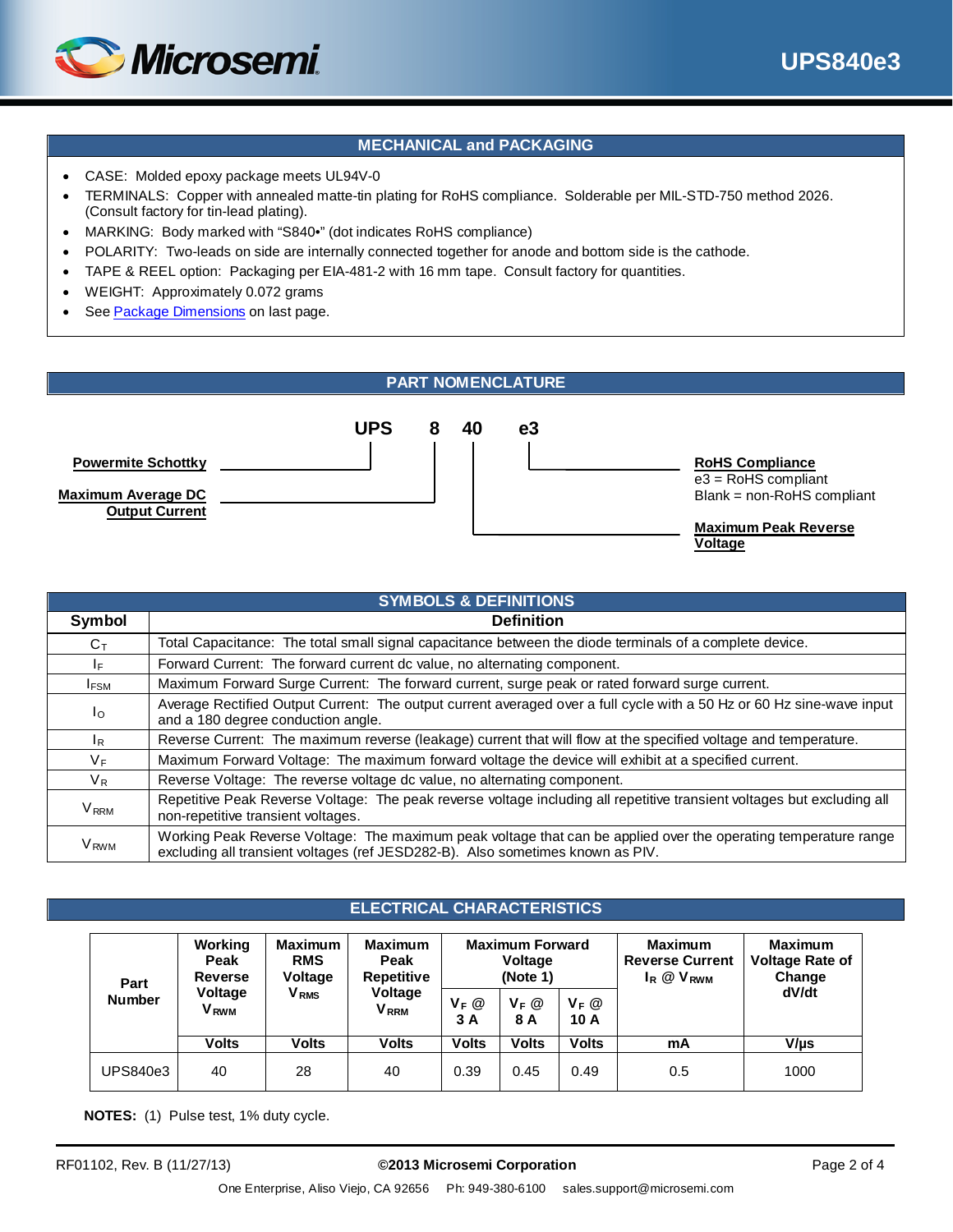



## **GRAPHS**